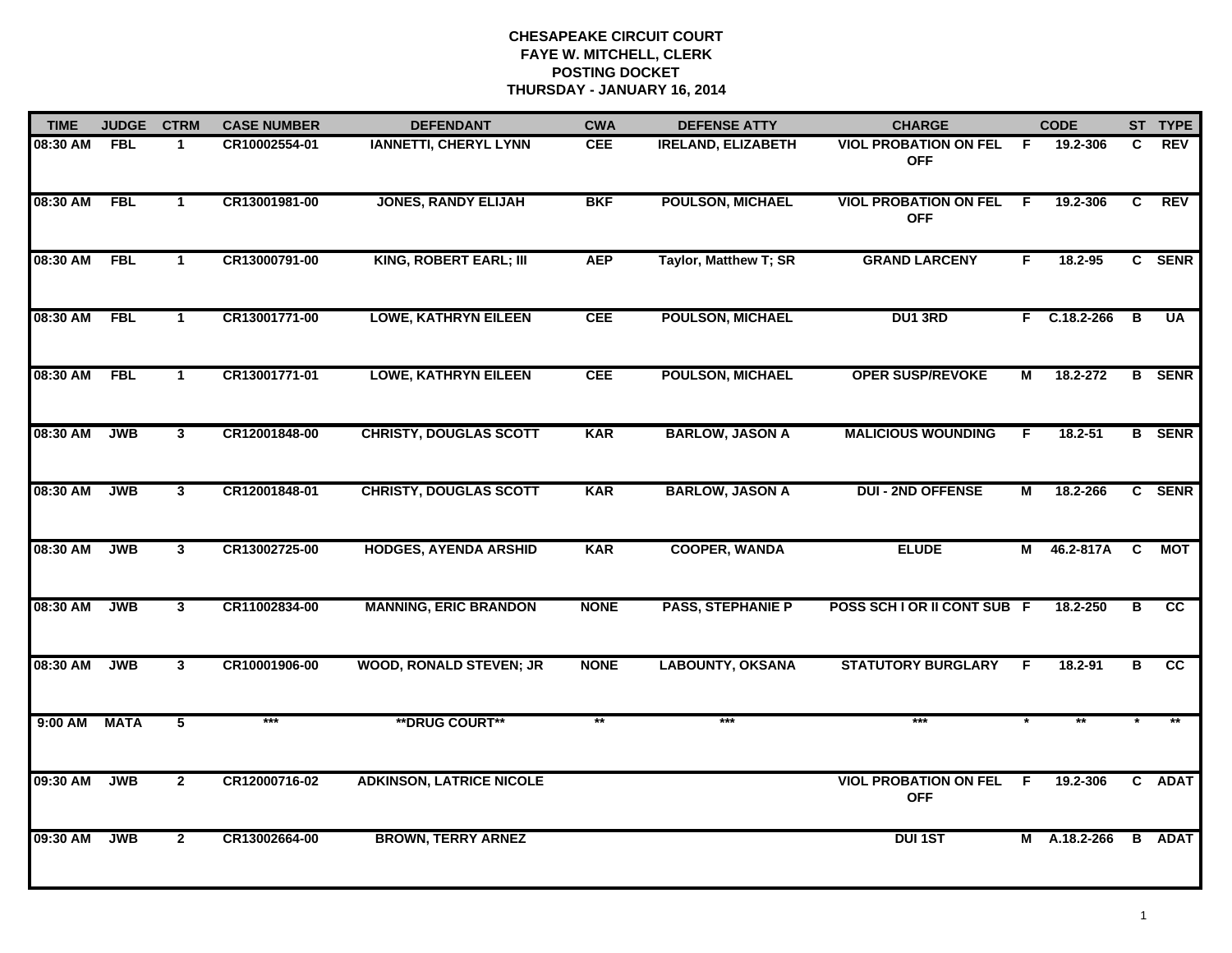| <b>TIME</b> | <b>JUDGE</b> | <b>CTRM</b>    | <b>CASE NUMBER</b> | <b>DEFENDANT</b>              | <b>CWA</b> | <b>DEFENSE ATTY</b>     | <b>CHARGE</b>                            |    | <b>CODE</b>         |          | ST TYPE                  |
|-------------|--------------|----------------|--------------------|-------------------------------|------------|-------------------------|------------------------------------------|----|---------------------|----------|--------------------------|
| 09:30 AM    | <b>JWB</b>   | $\overline{2}$ | CR13002664-01      | <b>BROWN, TERRY ARNEZ</b>     |            |                         | <b>NO DRIVERS LICENSE</b>                | м  | 46.2-300            | В        | <b>ADAT</b>              |
| 09:30 AM    | <b>JWB</b>   | $\overline{2}$ | CR13002093-00      | <b>CRAWFORD, TREVOR SCOTT</b> | <b>AEP</b> | <b>PASS, STEPHANIE</b>  | <b>CONSPIRE: GRAND</b><br><b>LARCENY</b> | F. | 18.2-95             | C        | $\overline{wc}$          |
| 09:30 AM    | <b>JWB</b>   | $\mathbf{2}$   | CR13002093-01      | <b>CRAWFORD, TREVOR SCOTT</b> | <b>AEP</b> | <b>PASS, STEPHANIE</b>  | <b>POSS TRANSPORT F/ARM</b>              | F. | 18.2-308.2          | C        | $\overline{\mathsf{wc}}$ |
| 09:30 AM    | <b>JWB</b>   | $\mathbf{2}$   | CR13002093-02      | <b>CRAWFORD, TREVOR SCOTT</b> | <b>AEP</b> | <b>PASS, STEPHANIE</b>  | <b>FIREARM LARCENY</b>                   | F  | 18.2-95             | C        | <b>WC</b>                |
| 09:30 AM    | <b>JWB</b>   | $\overline{2}$ | CR13002093-03      | <b>CRAWFORD, TREVOR SCOTT</b> | <b>AEP</b> | <b>PASS, STEPHANIE</b>  | <b>FORGERY</b>                           | F. | 18.2-168            | C        | <b>WC</b>                |
| 09:30 AM    | <b>JWB</b>   | $\mathbf{2}$   | CR13002093-04      | <b>CRAWFORD, TREVOR SCOTT</b> | <b>AEP</b> | <b>PASS, STEPHANIE</b>  | <b>FORGERY</b>                           | F. | 18.2-168            | C        | <b>WC</b>                |
| 09:30 AM    | <b>JWB</b>   | $\mathbf{2}$   | CR13002093-05      | <b>CRAWFORD, TREVOR SCOTT</b> | <b>AEP</b> | <b>PASS, STEPHANIE</b>  | <b>FORGERY</b>                           | F. | 18.2-168            | C        | <b>WC</b>                |
| 09:30 AM    | <b>JWB</b>   | $\mathbf{2}$   | CR13002093-06      | <b>CRAWFORD, TREVOR SCOTT</b> | <b>AEP</b> | JONES, M COLSTON        | <b>FORGERY</b>                           | F. | 18.2-168            | C        | $\overline{wc}$          |
| 09:30 AM    | <b>JWB</b>   | $\mathbf{2}$   | CR13002093-07      | <b>CRAWFORD, TREVOR SCOTT</b> | <b>AEP</b> | <b>JAMES, M COLSTON</b> | <b>ID THEFT</b>                          | Μ  | 18.2-186.3          | C        | <b>WC</b>                |
| 09:30 AM    | <b>JWB</b>   | $\overline{2}$ | CR13002093-08      | <b>CRAWFORD, TREVOR SCOTT</b> | <b>AEP</b> | <b>PASS, STEPHANIE</b>  | <b>SUSP OL</b>                           |    | M B.46.2-301        | <b>C</b> | <b>WC</b>                |
| 09:30 AM    | <b>JWB</b>   | $\overline{2}$ | CR13002093-09      | <b>CRAWFORD, TREVOR SCOTT</b> | <b>AEP</b> | <b>PASS, STEPHANIE</b>  | <b>FICTITIOUS PLATES</b>                 |    | M $46.2 - 613(4)$ C |          | <b>WC</b>                |
| 09:30 AM    | <b>JWB</b>   | $\overline{2}$ | CR13002093-10      | <b>CRAWFORD, TREVOR SCOTT</b> | <b>AEP</b> | <b>PASS, STEPHANIE</b>  | <b>FICTITIOUS PLATES</b>                 |    | $M$ 46.2-613(4)     | C        | <b>WC</b>                |
| 09:30 AM    | <b>JWB</b>   | $\mathbf{2}$   | CR13002093-11      | <b>CRAWFORD, TREVOR SCOTT</b> | <b>AEP</b> | <b>PASS, STEPHANIE</b>  | <b>NO REG</b>                            |    | $146.2 - 613(1)$    |          | <b>WC</b>                |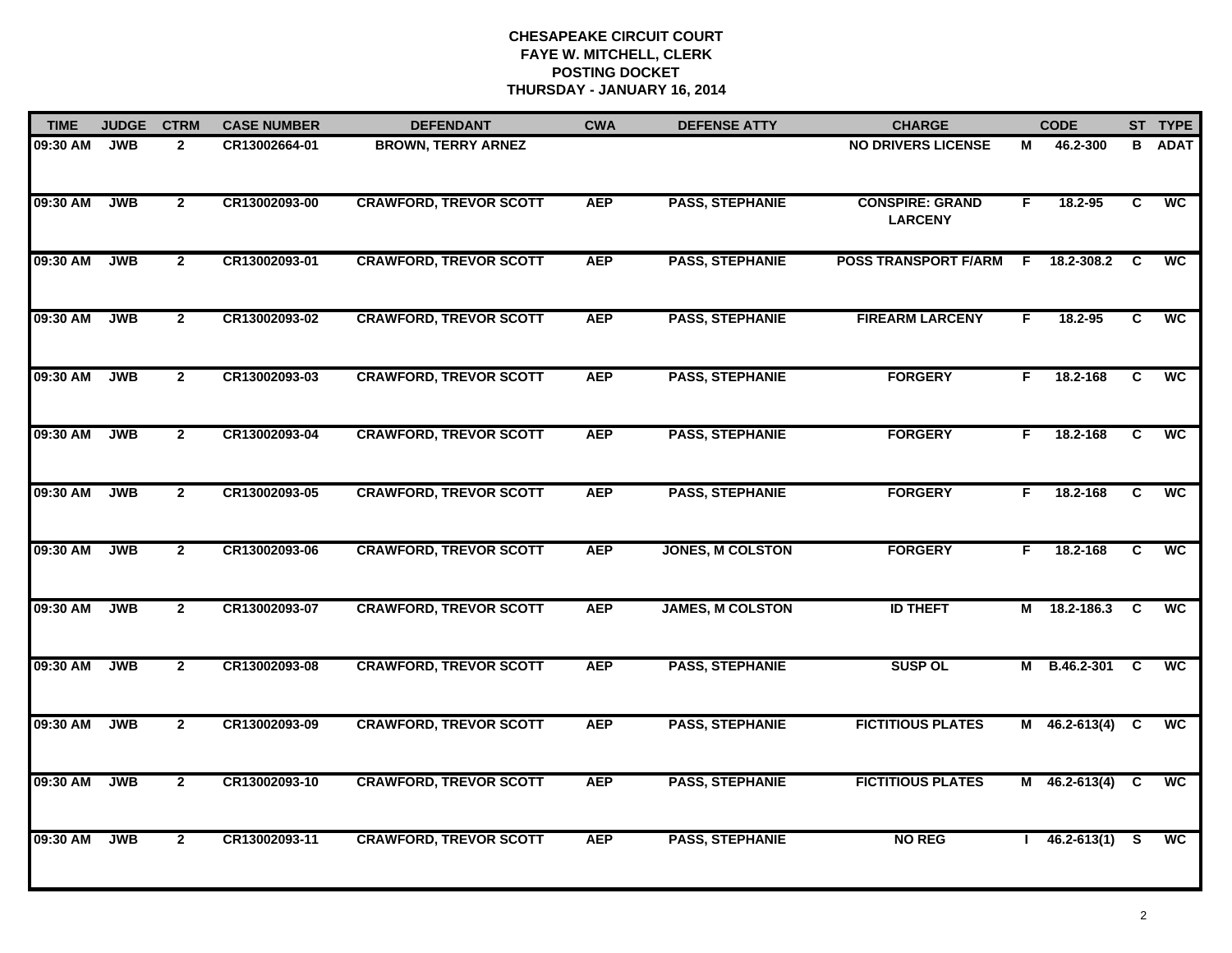| <b>TIME</b> | <b>JUDGE</b> | <b>CTRM</b>    | <b>CASE NUMBER</b> | <b>DEFENDANT</b>                   | <b>CWA</b> | <b>DEFENSE ATTY</b>           | <b>CHARGE</b>                                     |     | <b>CODE</b> |    | ST TYPE       |
|-------------|--------------|----------------|--------------------|------------------------------------|------------|-------------------------------|---------------------------------------------------|-----|-------------|----|---------------|
| 09:30 AM    | <b>JWB</b>   | $\overline{2}$ | CR13002093-12      | <b>CRAWFORD, TREVOR SCOTT</b>      | <b>AEP</b> | <b>PASS, STEPHANIE</b>        | <b>NO OL IN POSS</b>                              |     | A.46.2-104  | S. | <b>WC</b>     |
| 09:30 AM    | JWB          | $\overline{2}$ | CR14000095-00      | <b>HODGE, ZACHARY</b>              |            | <b>KOZAK, WARREN D</b>        | <b>ASSAULT AND BATTER</b>                         | М   | 18.2-57     |    | <b>B</b> ADAT |
| 09:30 AM    | <b>JWB</b>   | $\overline{2}$ | CR13002482-00      | <b>MARSH, ANTOINETTE YVONNE</b>    |            | <b>COOPER, WANDA</b>          | <b>SUSP O/L</b>                                   | M   | B.46.2-301  |    | C ADAT        |
| 09:30 AM    | <b>JWB</b>   | $\mathbf{2}$   | CR13002482-01      | <b>MARSH, ANTOINETTE YVONNE</b>    |            |                               | <b>FTA-ADAT</b>                                   | М   | 18.2-456    |    | C ADAT        |
| 09:30 AM    | <b>JWB</b>   | $\mathbf{2}$   | CR07002696-01      | <b>PARKER, JOHN CARLTON</b>        |            |                               | <b>VIOL PROBATION ON FEL</b><br><b>OFF</b>        | F.  | 19.2-306    |    | <b>B</b> ADAT |
| 09:30 AM    | <b>JWB</b>   | $\mathbf{2}$   | CR13002544-00      | <b>PYATT, CHARLES J</b>            | <b>CLB</b> | <b>STALLINGS, MOODY E; JR</b> | <b>DWI: 1ST OFFENSE</b>                           | М   | 18.2-266    |    | <b>B</b> ADAT |
| 09:30 AM    | JWB          | $\overline{2}$ | CR13002732-00      | <b>REAVES, CLARENCE LEON</b>       |            |                               | <b>VIOL PROBATION ON FEL</b><br><b>OFF</b>        | - F | 19.2-306    |    | C ADAT        |
| 09:30 AM    | <b>JWB</b>   | $\overline{2}$ | CR13002505-02      | <b>SOREY, CAROLINA</b>             | <b>ASA</b> |                               | <b>OBTAIN ID INFO TO AVOID F</b><br><b>ARREST</b> |     | 18.2-186.3  |    | C ADAT        |
| 09:30 AM    | <b>JWB</b>   | $\mathbf{2}$   | CR13001447-01      | <b>WILLIAMS, MATTHEW COLUMBUS</b>  | <b>DPB</b> | <b>COOPER, WANDA</b>          | <b>REFUSED BLOOD/BREATH M</b><br><b>TEST</b>      |     | 18.2-268.3  | C  | <b>AC</b>     |
| 09:30 AM    | <b>JWB</b>   | $\mathbf{2}$   | CR13001447-02      | <b>WILLIAMS, MATTHEWS COLUMBUS</b> | <b>DPB</b> | Cooper, Wanda J.              | <b>DRIV W/REVOK LIC,</b><br><b>DWI/MANSL</b>      | F.  | 46.2-391    | C  | <b>AC</b>     |
| 09:30 AM    | <b>JWB</b>   | $\mathbf{2}$   | CR13002608-00      | <b>WILSON, LEON ANTHONY</b>        |            |                               | <b>VIOL PROBATION ON FEL</b><br><b>OFF</b>        | -F. | 19.2-306    |    | C ADAT        |
| 10:00 AM    | <b>FBL</b>   | $\mathbf{1}$   | CR14000058-00      | <b>COLLINS, LINSEY RAY</b>         | <b>CLB</b> | Taylor, Matthew T; SR         | POSS SCH I/II CONT SUB                            | F.  | 18.2-250    |    | <b>B</b> PLEA |
| 10:00 AM    | FBL          | $\mathbf{1}$   | CR13002408-00      | <b>NABERS, WILLIAM BENNETT</b>     | CLB        | <b>SHANNON, KRISTEN M</b>     | <b>POSS AMPHETAMINE</b>                           | F.  | 18.2-250    |    | <b>B</b> TRYL |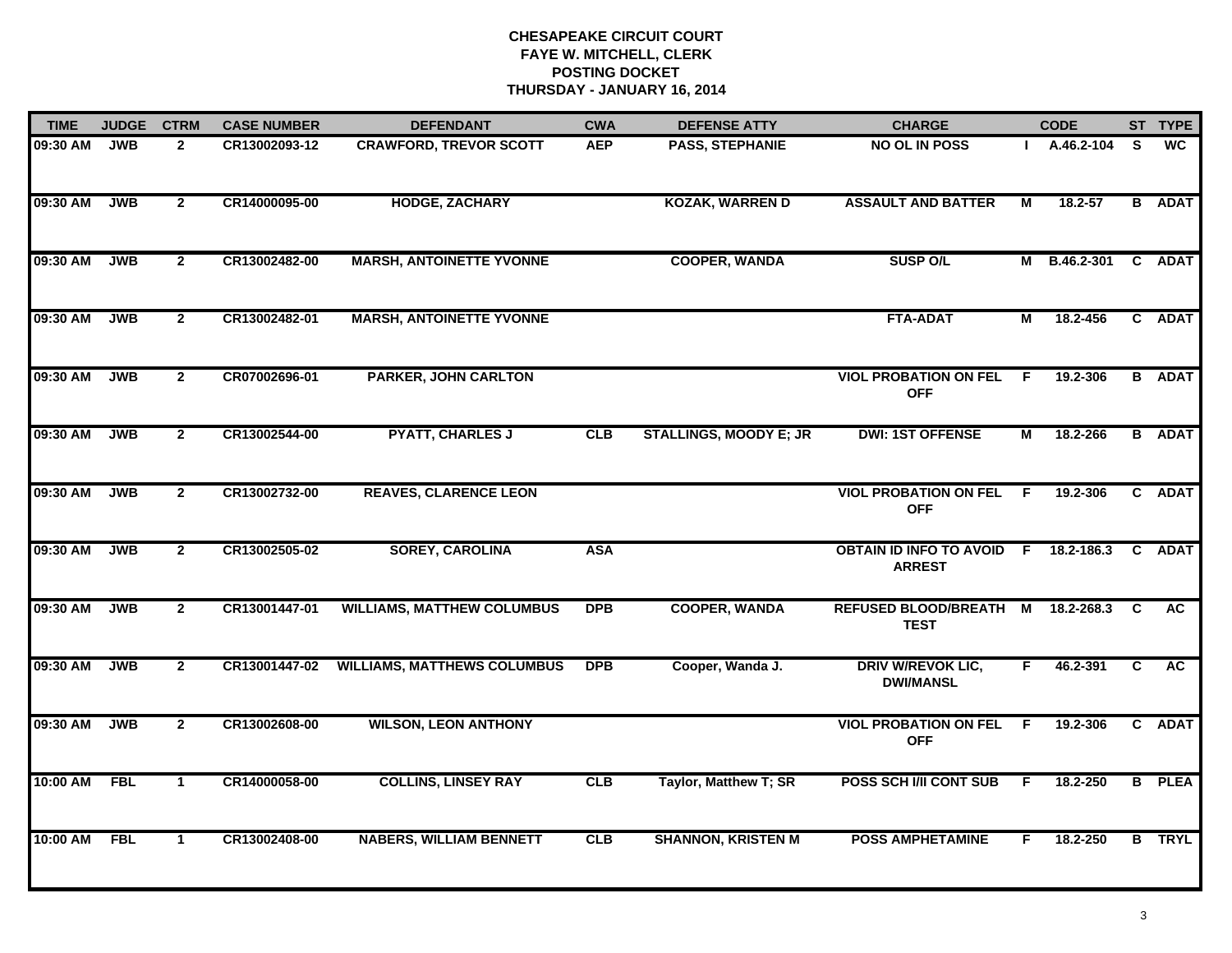| <b>TIME</b>  | <b>JUDGE</b> | <b>CTRM</b>    | <b>CASE NUMBER</b> | <b>DEFENDANT</b>                | <b>CWA</b> | <b>DEFENSE ATTY</b>       | <b>CHARGE</b>                                            |    | <b>CODE</b>  |   | ST TYPE       |
|--------------|--------------|----------------|--------------------|---------------------------------|------------|---------------------------|----------------------------------------------------------|----|--------------|---|---------------|
| 10:00 AM     | <b>FBL</b>   | $\mathbf 1$    | CR13002408-01      | <b>NABERS, WILLIAM BENNETT</b>  | <b>CLB</b> | <b>SHANNON, KRISTEN M</b> | <b>POSS MARIJUANA</b>                                    |    | M 18.2-250.1 |   | S TRYL        |
| 10:00 AM FBL |              | $\mathbf{1}$   | CR13001887-00      | <b>REEVES, KIONNE MARTAVIUS</b> | <b>LBG</b> | <b>JONES, M COLSTON</b>   | POSS SCH I OR II COINTR<br><b>SUB</b>                    | F. | 18.2-250     |   | C TRYL        |
| 10:00 AM FBL |              | $\mathbf{1}$   | CR13001887-01      | <b>REEVES, KIONNE MARTAVIUS</b> | <b>LBG</b> | <b>JONES, M COLSTON</b>   | POSS SCH I OR II CONTR<br><b>SUB</b>                     | F  | 18.2-250     |   | C TRYL        |
| 10:00 AM     | <b>JWB</b>   | 3              | CR13001947-01      | <b>BOONE, COREY LEE</b>         | <b>DPB</b> | Taylor, Matthew T.; Sr.   | <b>MALICIOUS WOUNDING</b>                                | E  | $18.2 - 51$  |   | <b>B</b> TRYL |
| 10:00 AM     | <b>JWB</b>   | $\mathbf{3}$   | CR13002109-00      | <b>CARRILLO, HERVIN RAMOS</b>   | <b>DAW</b> | <b>SPENCER, JOANNE</b>    | <b>FORGERY</b>                                           | F. | 18.2-172     |   | <b>B</b> PLEA |
| 10:00 AM     | <b>JWB</b>   | 3              | CR13002109-01      | <b>CARRILLO, HERVIN RAMOS</b>   | <b>DAW</b> | <b>SPENCER, JOANNE</b>    | <b>UTTER FORGED CHECK</b>                                | F. | 18.2-172     |   | <b>B</b> PLEA |
| 10:00 AM     | <b>JWB</b>   | $\overline{3}$ | CR13002109-02      | <b>CARRILLO, HERVIN RAMOS</b>   | <b>DAW</b> | <b>SPENCER, JOANNE</b>    | <b>OBTAIN MONEY BY FALSE F</b><br><b>PRETENSE</b>        |    | 18.2-178     |   | <b>B</b> PLEA |
| 10:00 AM     | <b>JWB</b>   | $\mathbf{3}$   | CR13002416-00      | <b>MARTIN, KENNETH EARLE</b>    | <b>DPB</b> | <b>BYRUM, ROBERT</b>      | <b>GRAND LARCENY</b>                                     | F  | 18.2-95      |   | <b>B</b> TRYL |
| 10:00 AM     | <b>JWB</b>   | $\mathbf{3}$   | CR13002416-01      | <b>MARTIN, KENNETH EARLE</b>    | <b>DPB</b> | <b>BYRUM, ROBERT</b>      | <b>CONSPIRE-GRAND</b><br><b>LARCENY</b>                  | F  | $18.2 - 95$  |   | <b>B</b> TRYL |
| 10:00 AM     | <b>JWB</b>   | $\mathbf{3}$   | CR13002416-02      | <b>MARTIN, KENNETH EARLE</b>    | <b>DPB</b> | <b>BYRUM, ROBERT</b>      | LARCENY/INTENT TO SELL F 18.2-108.01                     |    |              | B | <b>TRYL</b>   |
| 10:00 AM     | <b>JWB</b>   | $\mathbf{3}$   | CR13002416-03      | <b>MARTIN, KENNETH EARLE</b>    | <b>DPB</b> | <b>BYRUM, ROBERT</b>      | CONSPIRELARCENY/INTENT F 18.2-108.01 B<br><b>TO SELL</b> |    |              |   | <b>TRYL</b>   |
| 10:00 AM     | <b>JWB</b>   | $\overline{3}$ | CR13002583-00      | <b>MITCHELL, SHELBY JEAN</b>    | <b>DPB</b> | Taylor, Matthew T; SR     | <b>GRAND LARCENY</b>                                     | F. | 18.2-95      |   | <b>B</b> TRYL |
| 10:00 AM     | <b>JWB</b>   | $\mathbf{3}$   | CR14000038-00      | <b>WHIDBEE, SHAWN ANTONIO</b>   | <b>DPB</b> | <b>BYRUM, ERICA</b>       | <b>DUI 3RD-W/IN 10 YRS</b>                               |    | F C.18.2-266 |   | C PLEA        |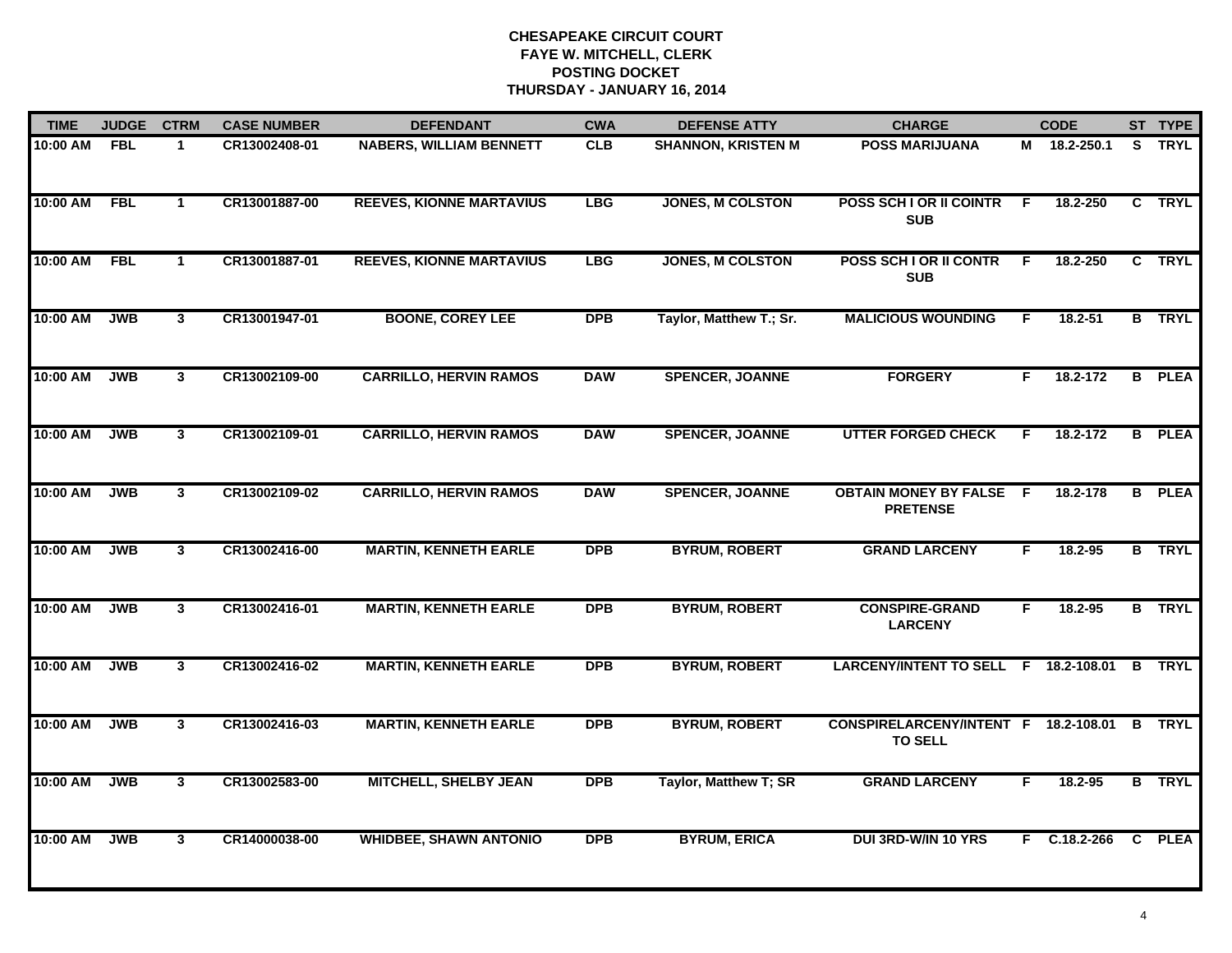| <b>TIME</b>          | <b>JUDGE</b> | <b>CTRM</b>    | <b>CASE NUMBER</b> | <b>DEFENDANT</b>                  | <b>CWA</b> | <b>DEFENSE ATTY</b>     | <b>CHARGE</b>                                         |     | <b>CODE</b> |   | ST TYPE       |
|----------------------|--------------|----------------|--------------------|-----------------------------------|------------|-------------------------|-------------------------------------------------------|-----|-------------|---|---------------|
| 10:00 AM             | <b>WCA</b>   | 4              | CR13001609-00      | <b>HARPER, ZACHERY LEE</b>        | <b>DPB</b> | <b>Crook, Heather B</b> | <b>GRAND LARCENY</b>                                  | F.  | 18.2-95     |   | <b>B</b> TRYL |
| 10:00 AM             | <b>WCA</b>   | 4              | CR13000447-00      | <b>WRIGHT, RYAN LEANDREW</b>      | <b>DPB</b> | Melton, James B.        | DRUGS: POSSESS SCHIOR F<br>Ш                          |     | 18.2-250    |   | C PLEA        |
| 10:00 AM MATA        |              | 5              | CR14000027-00      | <b>BRADSHAW, RACHEL ELIZABETH</b> | <b>CEE</b> | <b>JONES, M COLSTON</b> | <b>GRAND LARCENY</b>                                  | F   | 18.2-95     |   | <b>B</b> TRYL |
| <b>10:00 AM MATA</b> |              | 5              | CR14000027-01      | <b>BRADSHAW, RACHEL ELIZABETH</b> | <b>CEE</b> | <b>JONES, M COLSTON</b> | LARC \$200 OR MORE W/INT F 18.2-108.01<br><b>SELL</b> |     |             | B | <b>TRYL</b>   |
| 10:00 AM MATA        |              | 5              | CR14000027-02      | <b>BRADSHAW, RACHEL ELIZABETH</b> | <b>CEE</b> | <b>JONES, M COLSTON</b> | <b>GRAND LARCENY</b>                                  | F.  | $18.2 - 95$ |   | <b>B</b> TRYL |
| 10:00 AM MATA        |              | 5              | CR14000027-03      | <b>BRADSHAW, RACHEL ELIZABETH</b> | <b>CEE</b> | <b>JONES, M COLSTON</b> | LARC \$200 OR MORE W/INT F 18.2-108.01<br><b>SELL</b> |     |             | B | <b>TRYL</b>   |
| 10:00 AM MATA        |              | 5              | CR13002470-00      | <b>BROWN, DEMETRICE D D</b>       | <b>KAR</b> | <b>JONES, M COLSTON</b> | <b>MALICIOUS WOUNDING</b>                             | F   | 18.2-51     | C | <b>WC</b>     |
| 10:00 AM MATA        |              | $\overline{5}$ | CR13002470-01      | <b>BROWN, DEMETRICE D D</b>       | <b>KAR</b> | <b>JONES, M COLSTON</b> | <b>STRANGLE/CAUSE INJURY</b>                          | -F  | 18.2-51.6   | C | <b>WC</b>     |
| 10:00 AM MATA        |              | 5              | CR13002378-00      | <b>EVINS, PATRICK ALTO</b>        | <b>KAR</b> | Taylor, Matthew T; SR   | <b>MALICIOUS WOUNDING</b>                             | F   | $18.2 - 51$ |   | C TRYL        |
| 10:00 AM MATA        |              | 5              | CR13002532-00      | <b>HARRIS, DONALD STERLING</b>    | <b>KAR</b> | Ortiz, Kathleen A       | <b>PETIT LARCENY: 3RD+ OFF</b>                        | - F | 18.2-96     |   | C MENT        |
| 10:00 AM MATA        |              | 5              | CR13002532-01      | <b>HARRIS, DONALD STERLING</b>    | <b>KAR</b> | Ortiz, Kathleen A       | <b>POSS OF BURLARIOUS</b><br><b>TOOLS</b>             | F   | 18.2-94     |   | C MENT        |
| 10:00 AM MATA        |              | 5              | CR13001886-00      | <b>JOHNSON, CHARLES MAURICE</b>   | <b>CEE</b> | <b>WINN, A ROBINSON</b> | <b>ASSAULT &amp; BATTERY LEO F</b>                    |     | 18.2-57     | C | <b>MENT</b>   |
| 10:00 AM MATA        |              | 5              | CR13000788-00      | <b>MCNULTY, SEAN MATTHEW</b>      | <b>MSI</b> | <b>TITTER, JENNIFER</b> | <b>POSS OF MARIJUANA</b>                              | м   | 18.2-250.1  |   | C BOND        |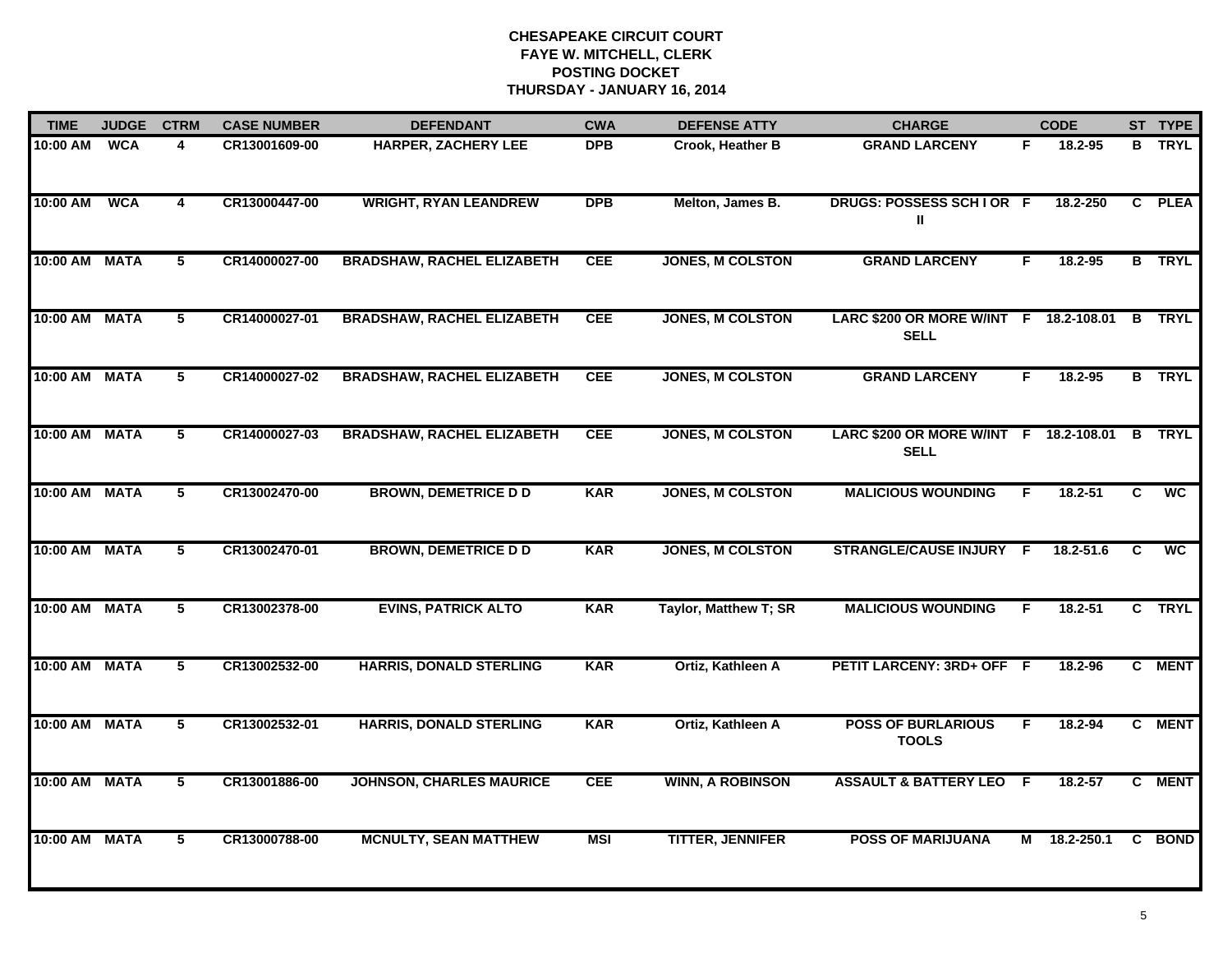| TIME     | <b>JUDGE</b> | <b>CTRM</b> | <b>CASE NUMBER</b> | <b>DEFENDANT</b>             | <b>CWA</b> | <b>DEFENSE ATTY</b> | <b>CHARGE</b>                                |   | <b>CODE</b> | <b>ST</b> | <b>TYPE</b> |
|----------|--------------|-------------|--------------------|------------------------------|------------|---------------------|----------------------------------------------|---|-------------|-----------|-------------|
| 10:00 AM | <b>MATA</b>  | b.          | CR13000788-01      | <b>MCNULTY, SEAN MATTHEW</b> | <b>MSI</b> |                     | <b>DISOBEY JUDGEMENT:</b><br><b>CONTEMPT</b> | м | 18.2-456    |           | <b>BOND</b> |
| 10:00 AM | <b>MATA</b>  |             | CR13000788-02      | <b>MCNULTY, SEAN MATTHEW</b> | <b>MSI</b> |                     | <b>FAIL TO APPEAR-</b><br><b>CONTEMPT</b>    | м | 18.2-456    |           | <b>BOND</b> |